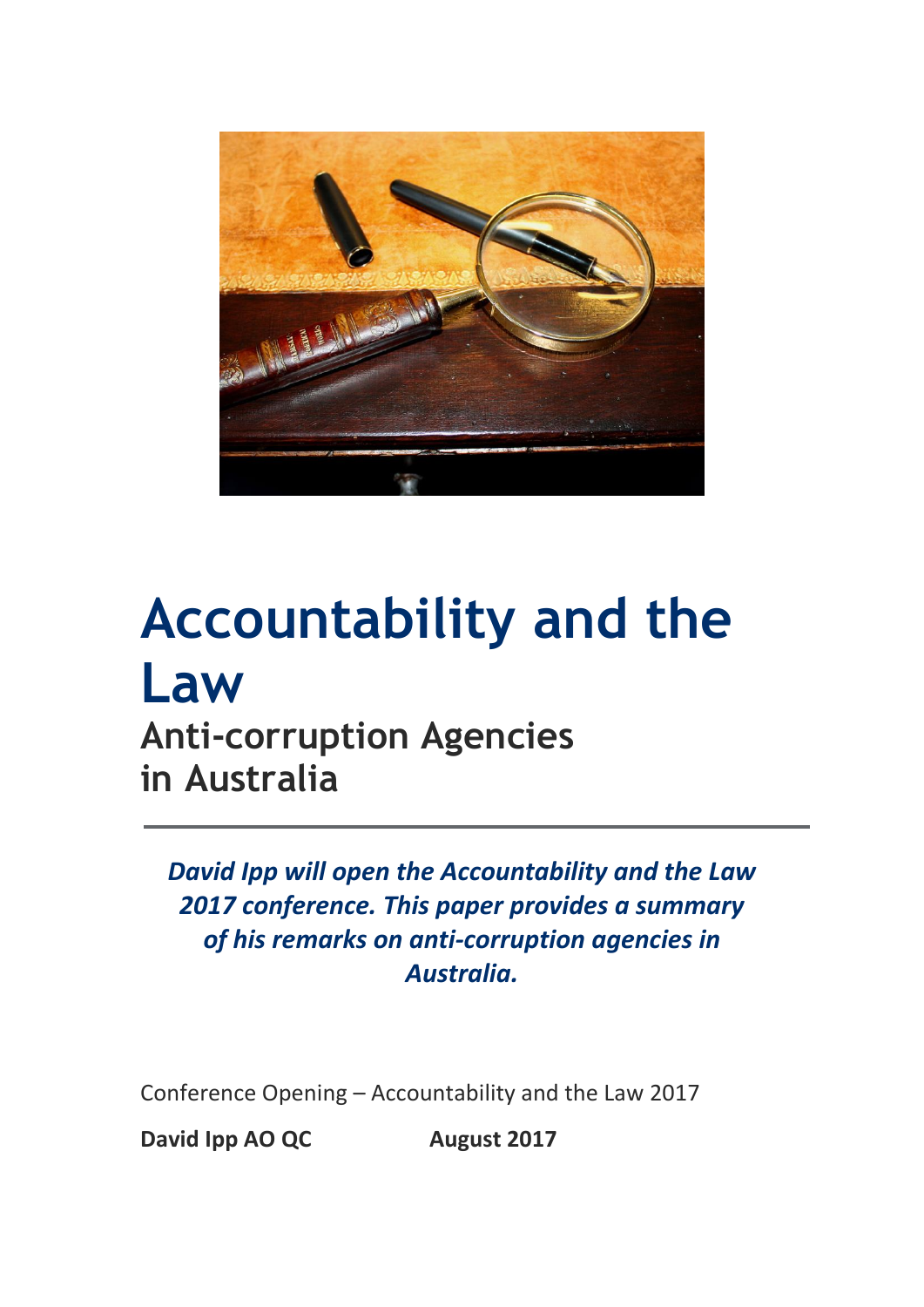### **Summary**

- Corrupt conduct has always been part of human society, and has caused the downfall of empires and societies including the Romans and the Ottomans. It erodes public trust in government and encourages citizens to also act unethically. We must remain absolutely intolerant of public corruption.
- It is wishful thinking that corruption is endemic in New South Wales (NSW) but not in other states or at a federal level. It is true that those who combat corruption in NSW were more successful in exposing evil in others, but this says more about NSW ICAC's success than the prevalence of corruption nationally.
- How to combat corruption is controversial, particularly the powers that anticorruption commissions should be given and the processes that they should adopt. Complete liberty is not compatible with complete equality. The evil and destructive consequences of corruption must be weighed against the detraction of civil rights that a powerful anti-corruption commission may cause.
- The investigation and exposure of corruption is extremely difficult, as secrecy is at the core of corruption and those involved are usually experienced, well resourced, and well protected legally and politically.
- Specialist anti-corruption agencies with powers and resources are needed to fight corruption effectively. Internationally the police have failed due to lack of knowledge, resources and will. In the USA the FBI investigates corruption and in the UK, the Serious Fraud Office and the Organised Crime Office.
- NSW ICAC was once regarded as an international model of best practice, but recent changes to its powers and resourcing has damaged its effectiveness. The other anti-corruption agencies in Australia lag far behind in terms of powers, resourcing and demonstrated impact, some deserving the appellation of Clayton ICACs – the ICAC you have when you don't want a real ICAC.
- The decline of NSW ICAC is a salutary example of how political interference can harm an effective anti-corruption agency. In the creation of a federal ICAC, care needs to be taken to give it protection against this kind of interference.
- The principal statutory object of an anti-corruption agency, namely the exposure of corruption, cannot be achieved without public hearings.
- When discussing a possible restraint on a Royal Commission's public hearings, Sir Anthony Mason, former Chief Justice of Australia, said that the denial of public proceedings brings an atmosphere of secrecy, speculation, and stops potential witnesses coming forward. He said that publicity is the ultimate aim of a Royal Commission.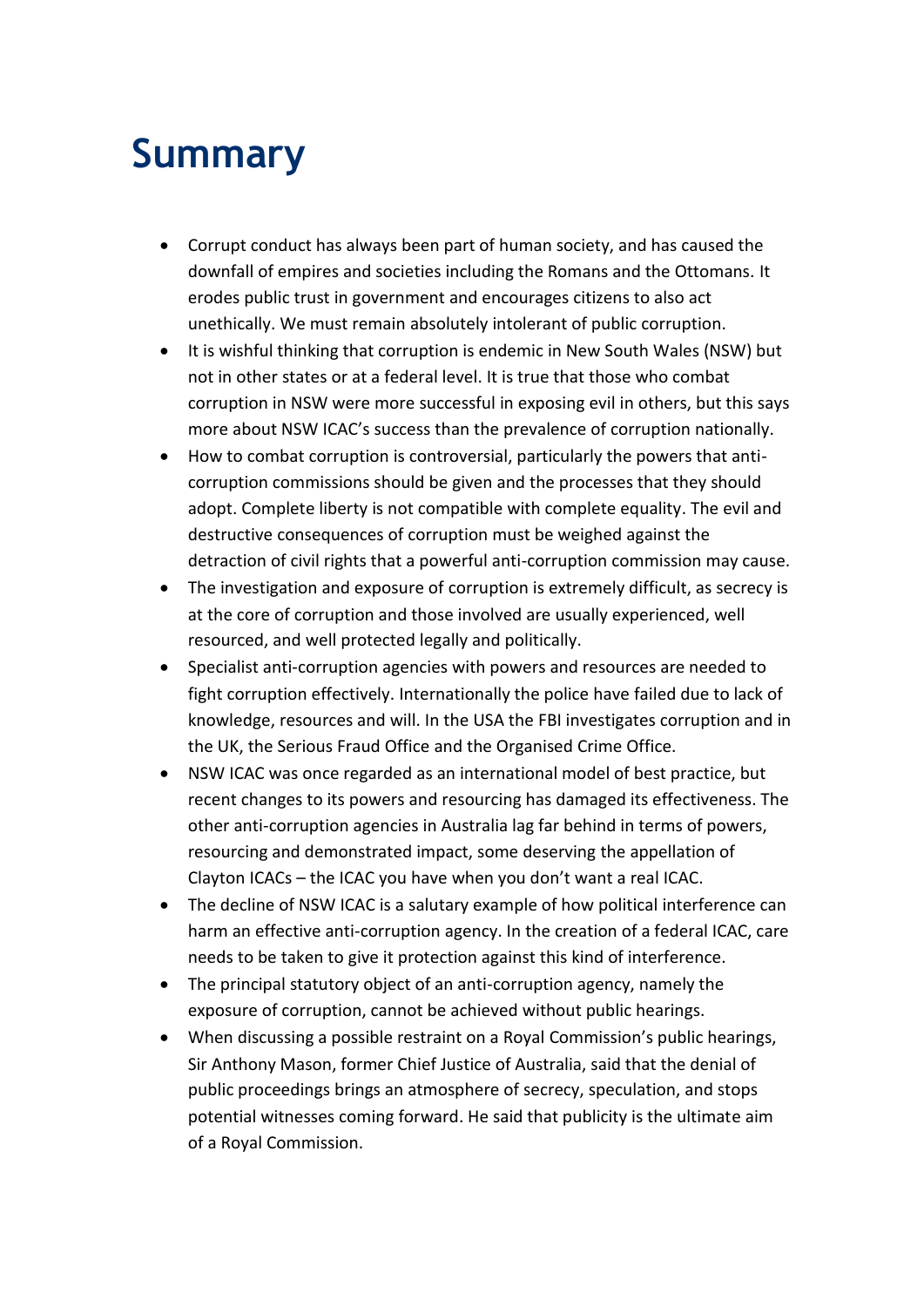### **Introduction**

Corrupt conduct has always been part of human society. There are those who believe that a serpent and an apple were involved in its creation. Recently a 7,000-year old clay tablet was found in the deserts of the Middle East which tells the story of a king's official who was executed for taking bribes from persons who needed his permission to buy land under the king's control. Developers were causing trouble even then.

Corruption has long been a major cause of the downfall of empires, dynasties and societies. The Romans, the Ottomans, the Bourbons and Romanovs are examples. In modern times, it has prevented the equitable development of vast natural resources in Africa and South America and has caused civil unrest there and in several countries in Europe and Asia. The United States and Great Britain have not been free from endemic corruption.

History demonstrates that, once the tentacles of corruption enter the fabric of society, they become ubiquitous unless eradicated. The proposition, sometimes heard, that corruption is endemic in New South Wales but nowhere else in Australia, is wishful thinking at fantasy levels. The same applies to the notion that there may be corruption at State level but not at Federal level. True it is that for a time those who combat state corruption in New South Wales were more successful in exposing the evil than others, but that says nothing about its national prevalence.

Once citizens believe that government is corrupt, and that the very people who make the laws and government decisions are corrupt, they lose interest in acting for the public good. They become more likely to engage in corrupt conduct themselves. Avarice and greed become their predominant passion and government systems fall apart. Money and resources, even food and water intended for the community, disappear into the maws of conniving, dishonest individuals.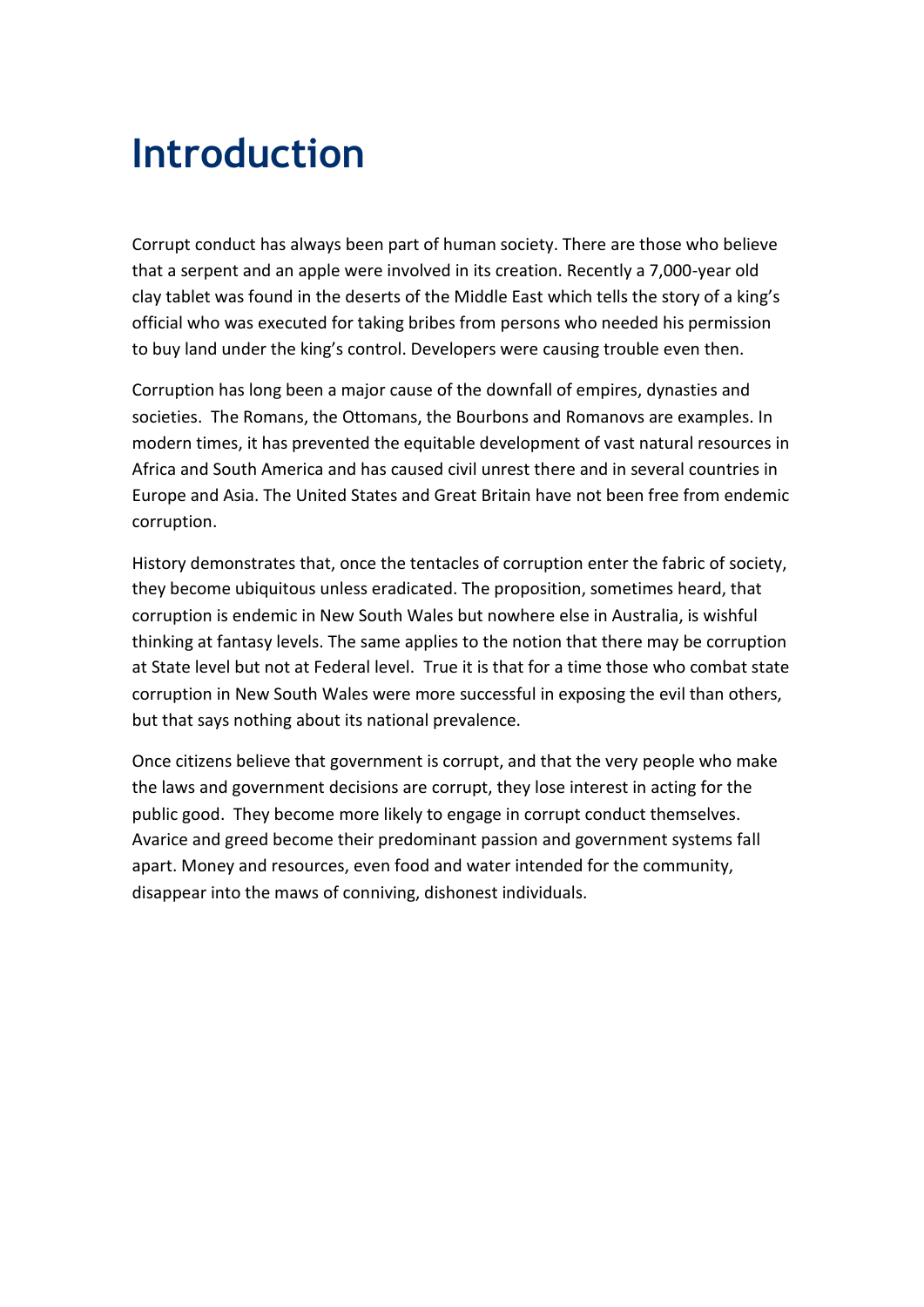### **Combating corruption**

How to combat corruption is a controversial topic, and there is little unanimity on some of the thorny issues it raises, particularly the powers that anti-corruption agencies should be given and the procedures they should adopt. I suggest that one should bear in mind the philosophy of Isaiah Berlin. He pointed out that complete liberty is not compatible with complete equality. Most values clash. Freedom of speech is limited by the law of defamation, of contempt of court and by security requirements. Similar considerations apply to all other freedoms, such as the right to public assembly, to freedom of association, to privacy, to reputation, and so on. All of these rights are subject to limitations and boundaries necessary for the survival of society. A proper balance has to be achieved.

Berlin pointed out that the more wolves are given freedom to hunt, the more sheep will die. While the more sheep are protected, the more wolves will starve to death. Our way of life and our freedoms cannot be preserved if liberty to subvert them is permitted. Compromises, trade-offs, arrangements have to be made if the worst is not to happen. It is this kind of consideration that should inform those who determine the powers of an anti-corruption agency. Blind adherence to some ideology should not be a dominant factor.

One has to weigh against the evil and destructive consequences of corruption, and the difficulties in detecting and in prosecuting it, legitimate concerns that the powers of an anti-corruption agency detract from civil rights. I suggest that this kind of decision is best made on a case-by-case basis by a person of recognised integrity, with lengthy judicial experience, who has spent a lifetime in weighing up choices and deciding issues by reference to the needs of the community.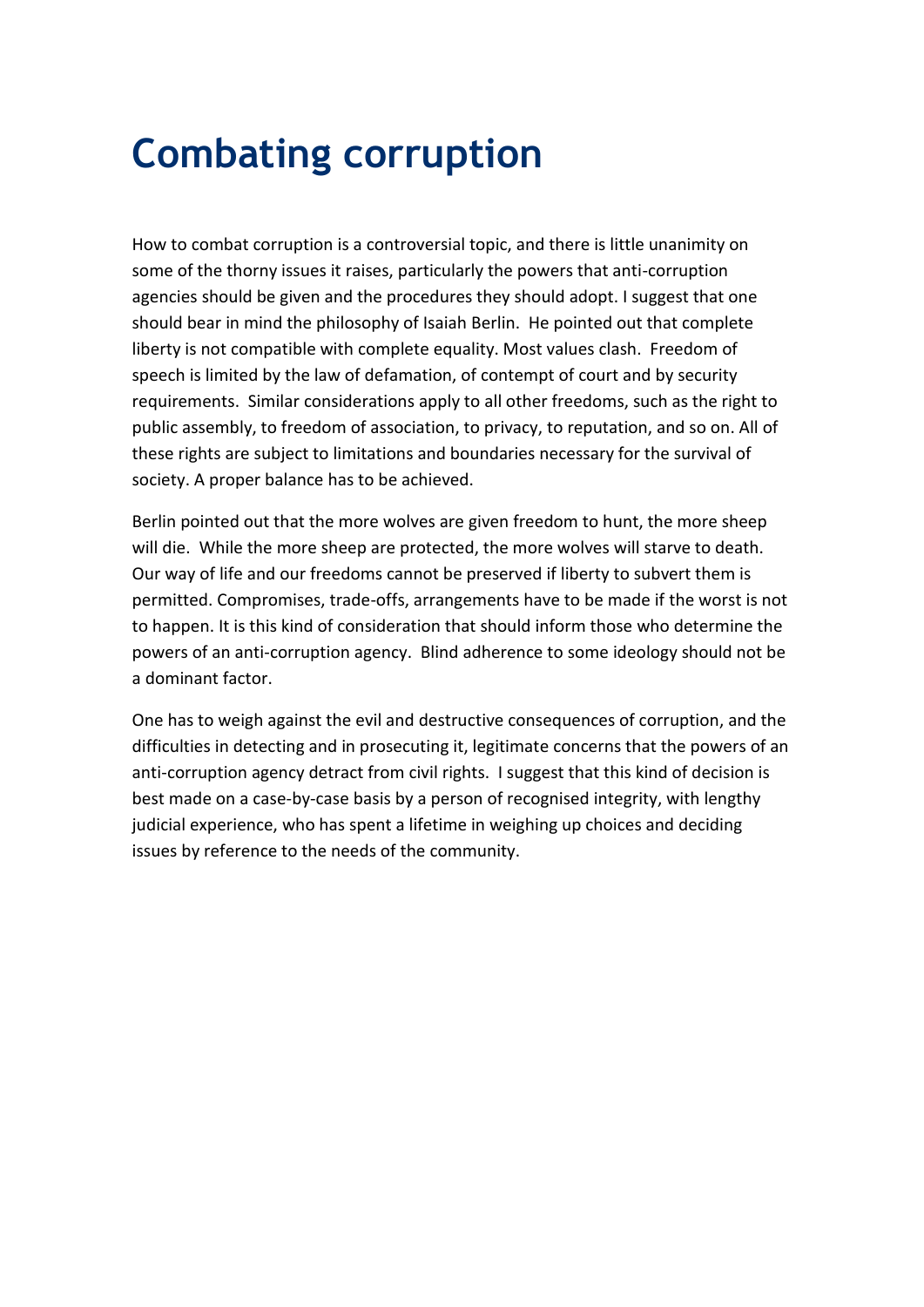### **Anti-corruption commissions**

The investigation and exposure of corruption is an extremely difficult task. Secrecy is at the core of corrupt conduct. Few paper trails are left and false paper trails are created. Electronic communications and continuously developing sophisticated technology are formidable means of concealing misconduct. The persons likely to be involved in largescale corruption are usually experienced and astute and have deep pockets. They surround themselves with skilled lawyers, accountants and technical experts and are often protected politically. So, if corruption involving public office is to be fought effectively, specialist anti-corruption agencies are needed with special powers and resources. Thus, in the USA the investigation of corruption is largely in the hands of the FBI and, in the UK, the Serious Fraud Office and the Organised Crime Office. International experience has often shown that polices forces prove ineffective in this field as they lack the know-how and resources.

In Australia, we have a mixed bag of anti-corruption agencies. The New South Wales ICAC was once regarded as a model of best practice in this area, but recent legislative changes to its powers, reduction in resources and staff, have caused its effectiveness to decline sharply. The other anti-corruption agencies lag far behind in terms of powers, resources and history of accomplishments and some even deserve the appellation of Clayton ICACs – the ICAC you have when you don't want a real ICAC.

#### **NSW INDEPENDENT COMMISSION AGAINST CORRUPTION**

The decline of the New South Wales ICAC is a salutary example of how political interference can harm an effective anti-corruption body. This is an important topic when considering the creation of a federal ICAC, as care needs to be taken to give it protection against this kind of interference.

In December 2012, Barry O'Farrell, the then New South Wales premier, stated that, because of ICAC, "The State's citizens can sleep easily at night". Rarely did a month go by without delegations from different countries in Asia, Africa and the South Pacific (including New Zealand) visiting ICAC for training courses and general educational purposes. ICAC officers were invited all over the world to address anti-corruption conferences. While I was Commissioner, I received a communication from the French National Assembly. They were seeking advice from ICAC relating to the management of anti-corruption agencies as, according to the writer, "the New South Wales system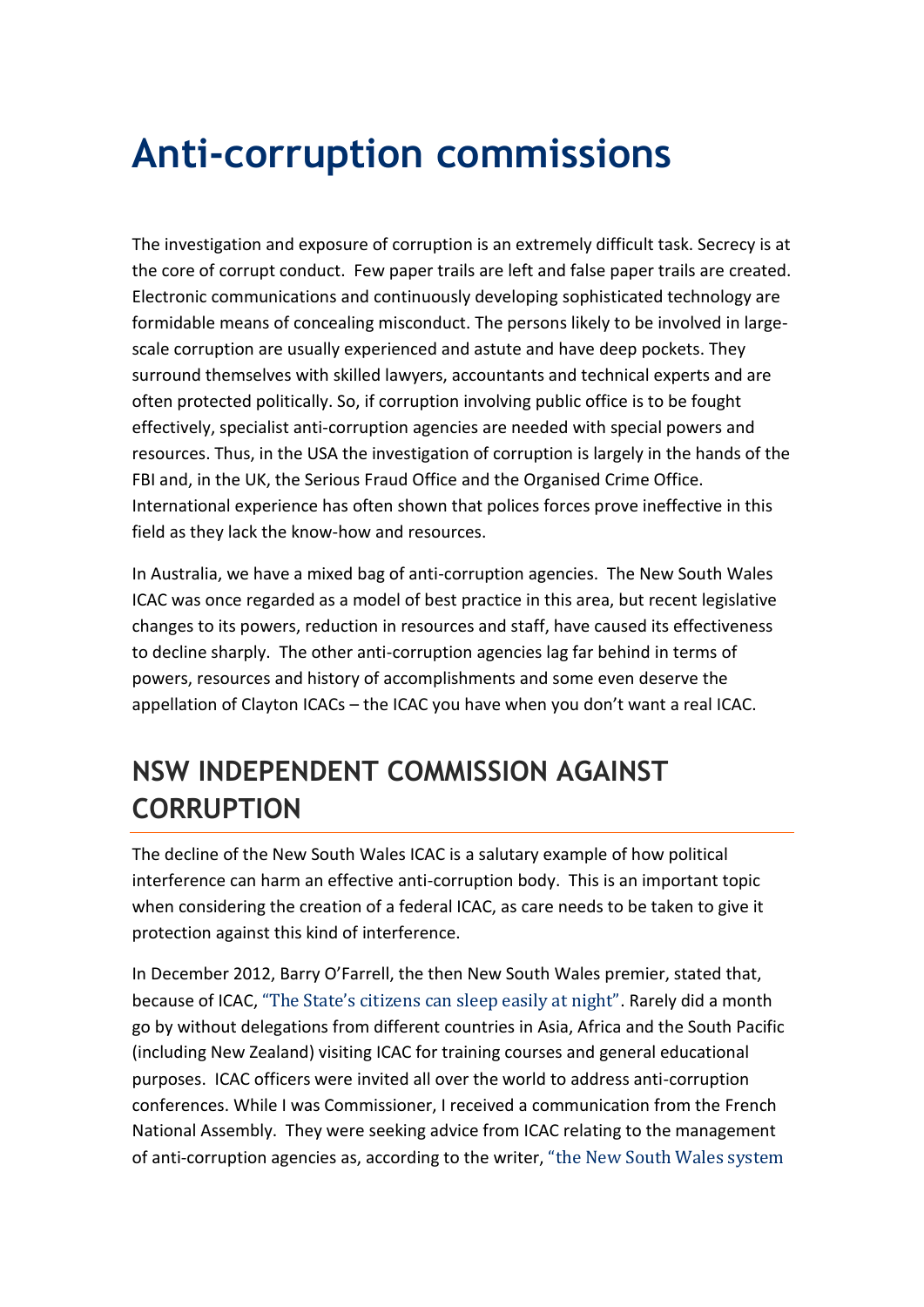is often quoted as a model". At that time, ICAC had a national and international reputation as a leader in the field of fighting corruption. It had proved to be a highly professional and effective body.

#### **Attack on NSW ICAC**

1

Why then was it necessary to make far-reaching changes to its structures, its powers and its resources? One factor jumps out as the answer. Through subsequent investigations, ICAC caused some nine Liberal party members to resign from Parliament. This brought about intense anger on the part of many politicians, including many members of the PJC, the Parliamentary Judicial Committee, the body having parliamentary oversight over ICAC. These persons continuously published remarks attacking ICAC, and this led to ICAC being investigated by a panel constituted by the former chief justice of Australia, Murray Gleeson, and a senior barrister. This Panel recommended some sensible changes to the ICAC Act, but not those for which the political enemies of ICAC had hoped. Accordingly, the PJC was asked to secondguess the Gleeson Panel and again to investigate what changes to ICAC should be made. The Department of Premier and Cabinet (an organ of the cabinet), recommended drastic changes which the government adopted and turned into law. The DPC had no experience of investigating corruption or of anti-corruption agencies, or of managing them. They made no attempt to interview any member of ICAC and never visited ICAC to see how it operated. Nevertheless, their proposals were accepted virtually in their entirety. It was as if a ventriloquist was asking for and taking advice from his dummy.

In this way, the investigatory powers of ICAC were reduced, as were its resources. While on the one hand it was required to shed professional staff, on the other it acquired two extra commissioners. Instead of having one Commissioner, it now has three, each one having a veto over holding a public inquiry. Only one of the new commissioners has judicial experience. This set-up is contrary to the views expressed by the Gleeson Panel. The Panel specifically considered whether any additional requirements should be satisfied before ICAC decides to hold a public inquiry<sup>1</sup> and rejected the idea.

So, we now have a Hydra-headed monstrosity, unknown elsewhere in law enforcement and in fighting corruption. There is to be leadership and decision-making by committee and, as the aphorism has it, committees are likely to produce camels

<sup>&</sup>lt;sup>1</sup> Report, Independent Panel – Review of the Jurisdiction of the Independent Commission Against Corruption, p 59.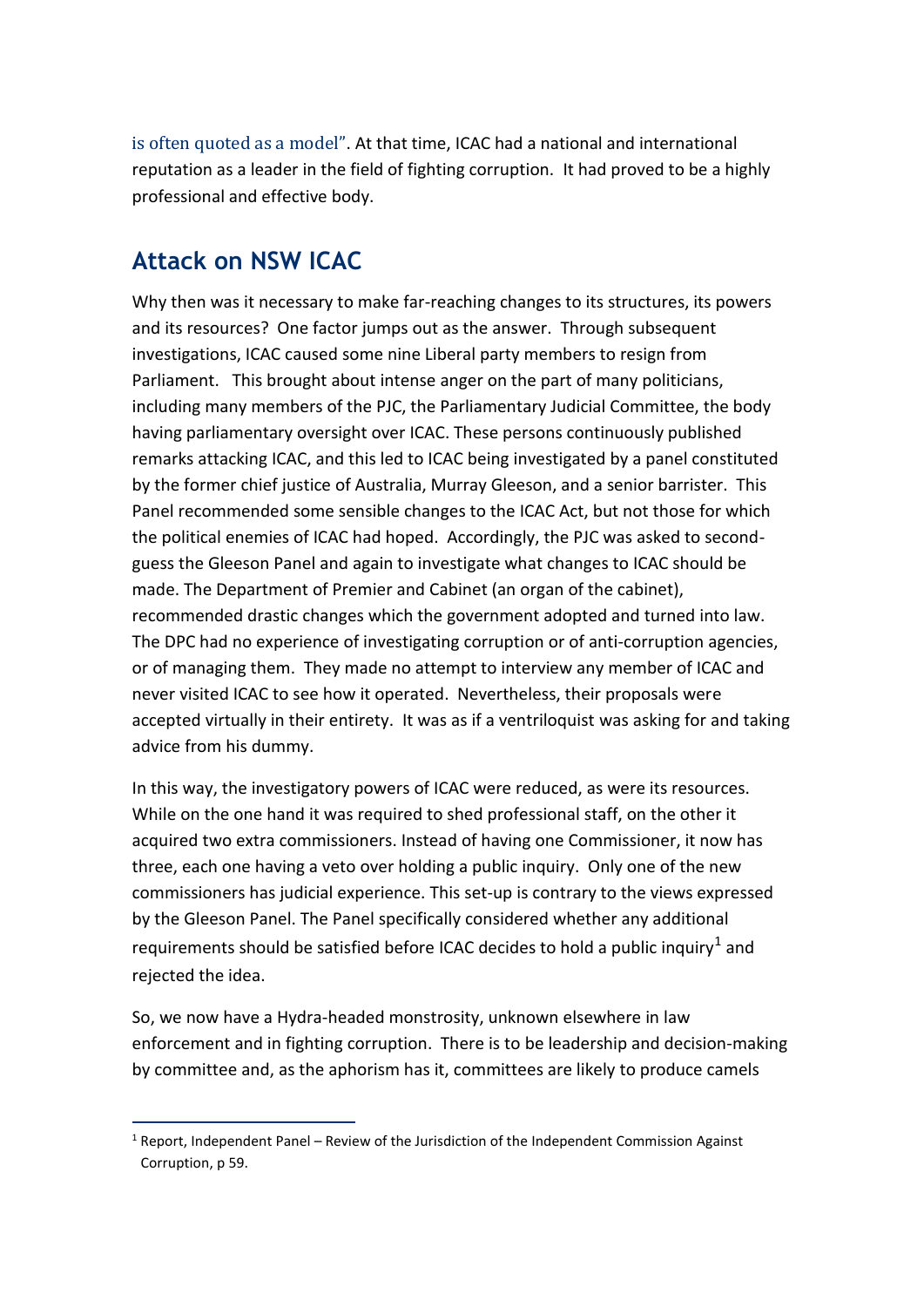when attempting to design horses. The concept of three commissioners of varying experience and knowledge is a recipe for dissension and will seriously prejudice strong leadership and consistent policies. It will obstruct urgent decision-making, which is required in an agency such as ICAC, and makes it an expensive and top-heavy absurdity. It is curious that the government is prepared to spend so much in creating two extra commissioners when it refused for about a year, on the grounds of budgetary restraint, to replace the Assistant Commissioner who had retired, thereby seriously harming the day to day operations of the agency. Plainly, the government has an overriding desire to make it more difficult for ICAC to conduct public hearings and to place a brake on its freedom to go where politicians do not want it to venture. Regard is being had to the sense of absolute entitlement that many politicians have and their creed of noli me tangere - touch me not.

There is another feature of the legislative changes that is particularly disturbing. Much of the politicians' anger was vented against the then Commissioner who had presided over the inquiries which led to the resignation of so many Liberal members. She had been appointed pursuant to the ICAC Act which provided that she could only be removed by a majority vote of the two houses of Parliament sitting together. She also was employed under a contract which echoed these provisions. But the politicians wanted to get rid of her and they were not going to be deterred by such niceties. So, they amended the Act by deleting these provisions which, unlike those relating to judges, had not been entrenched. Her position was then abolished – she no longer had a job. What does this say about the independence of ICAC? Nothing good. It suggests that if a Commissioner does something that prejudicially affects the ruling political party, he or she is liable to be sacked. That is actually what happened. Many disillusioning events relating to ICAC have occurred over the last few years, but this is perhaps the worst. It demonstrates contempt for established democratic conventions.

#### **Public hearings**

1

Now to the contentious issue of public inquiries. The argument could not be better put than in the words of Sir Anthony Mason, former chief justice of Australia, when discussing a possible restraint on the public hearings of a Royal Commission<sup>2</sup>. He said:

However, this restraint, limited though it is, seriously undermines the value of the inquiry. It shrouds the proceedings with a cloak of secrecy; denying to them the public character which to my mind is an essential element in public

<sup>&</sup>lt;sup>2</sup> In Victoria v Australian Building Construction Employees and Builders Labourers Federation (1982) 152 CLR 25 at 97.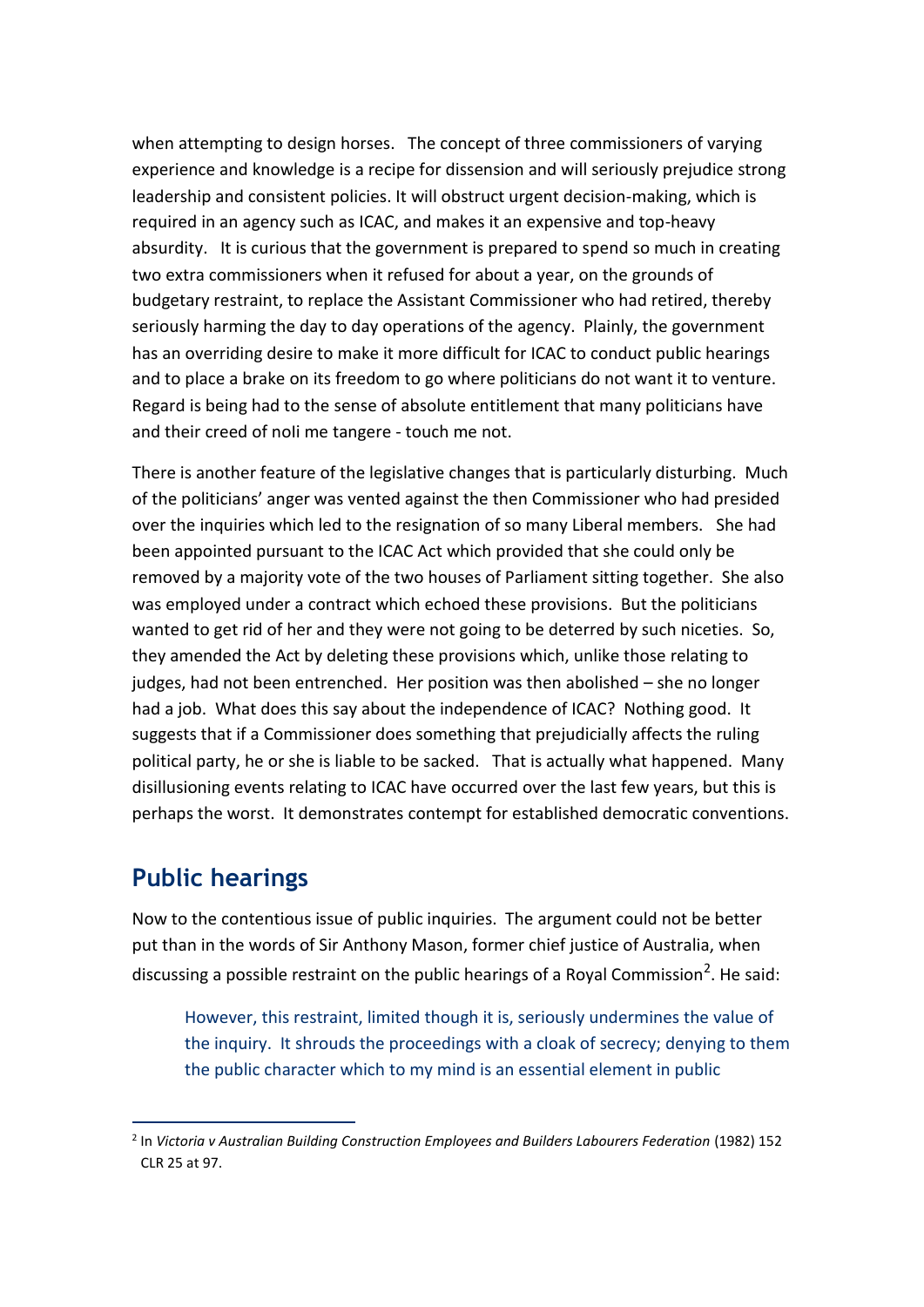acceptance of an inquiry of this kind and of its report. An atmosphere of secrecy readily breeds the suspicion that the inquiry is unfair or oppressive. ....

The denial of public proceedings immediately brings in its train other detriments. Potential witnesses …, lacking knowledge of the course of proceedings, are less likely to come forward. And the public, kept in ignorance of developments which it has a legitimate interest in knowing, is left to speculate on the course of events.

… Here the ultimate worth of the Royal Commission is bound up with the publicity that the proceedings attract and the public has a substantial and legitimate interest in knowing what is happening before the Commissioner.

The Canadian Supreme Court has laid down similar principles, $^3$  as has Lord Sumption, a month ago, in delivering a judgment with which the majority of the UK Supreme Court agreed<sup>4</sup>. Lord Sumption quoted the justification for the principle of open justice, which has been repeated by judges for more than 100 years, "namely the value of public scrutiny as a guarantor of the quality of justice"<sup>5</sup>. He stressed the right of the public to receive information about the functioning of the justice system. While accepting that this right has to be balanced against the right to privacy, he made it clear from his own statements and the cases he cited, that in practice the harm caused by the publication of personal information suggesting that a person might be guilty of a serious crime would ordinarily be outweighed by the right to open justice and the right of the public to receive information about the functioning of the criminal justice system.

ICAC is not a court, and whether it is part of our justice system is an arguable issue. Nevertheless, its proceedings are often a matter of public importance<sup>6</sup>, and involve "an important contribution to the knowledge of the public and to informed debate about the administration of justice"<sup>7</sup>. These are matters which weighed heavily with Lord Sumption.

Significantly, Sir Anthony Mason's unequivocal remarks, which I have quoted, applied not to proceedings in a court but to those before a Royal Commission – a body having close similarity to ICAC. All these matters support the proposition that the principle of

1

<sup>3</sup> *Edmonton Journal v Alberta (Attorney General)* [1989] 2 SCR 1326 per Cory J, delivering the leading judgment.

<sup>4</sup> *Khuja v Times Newspapers Ltd* [2017] UKSC 49 at [4], [12]-[18], [22]-[23],[26]-[28], [31]-[32], [34]-[35]. <sup>5</sup> *Khuja* at [13].

<sup>6</sup> *In re Guardian News and Media Ltd* [2010] 2 AC 697 at [73] and Khuja at [27].

<sup>7</sup> *Khuja* at [32].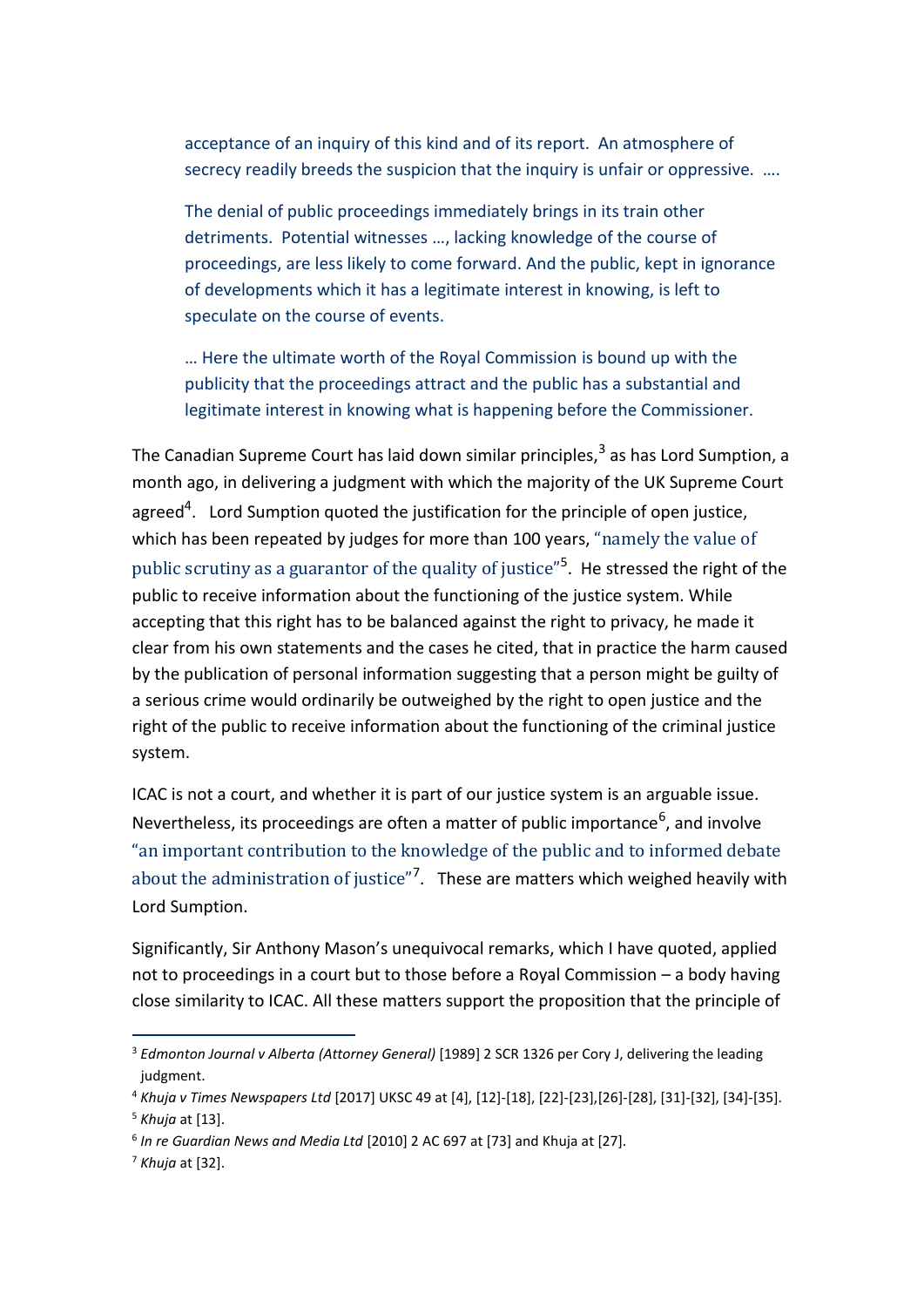open justice, a cornerstone of our democratic system, should apply to ICAC public hearings. The notion that ICAC could properly expose corruption by secret proceedings is absurd. The ultimate worth of ICAC is bound up with the publicity that its hearings attract, and the public has a substantial and legitimate interest in knowing what is happening before the Commission.

In addition, the effect of public hearings in encouraging unknown witnesses to come forward is a valuable investigatory tool. This is a weighty matter stressed both by Sir Anthony Mason and Lord Sumption. Operation Jasper, which involved, amongst others, Edward Obeid, is a prime example of this. Had the proceedings been held in secret, the public would not have known the details of the corrupt machinations involved. Day after day, over a period of some three months, the media published reports that enthralled the public as the highly complex story unfolded. This had powerful effect on public attitudes, as well as potential witnesses. Witnesses unknown to ICAC came forward. Requests by politicians, government departments, local authorities and other agencies for educational classes on ethical behaviour flooded ICAC. The need to be careful and aware began to permeate the consciousness of public officials. Had the proceedings been held in secret, with no media reporting, the only means of knowledge the public would have had would have been the 172-page report issued by ICAC which, by necessity, contained only a summary of the evidence that had been led over many months. The report would have been the subject of scrutiny by the media for a few days during which the public would have been advised of the findings in further summarized form. The drama of the gradual revelations and the powerful impact of the investigation would not have existed and the effect of the report would have dissipated very quickly. The principal statutory object of ICAC, namely the exposure of corruption, could not have been achieved.